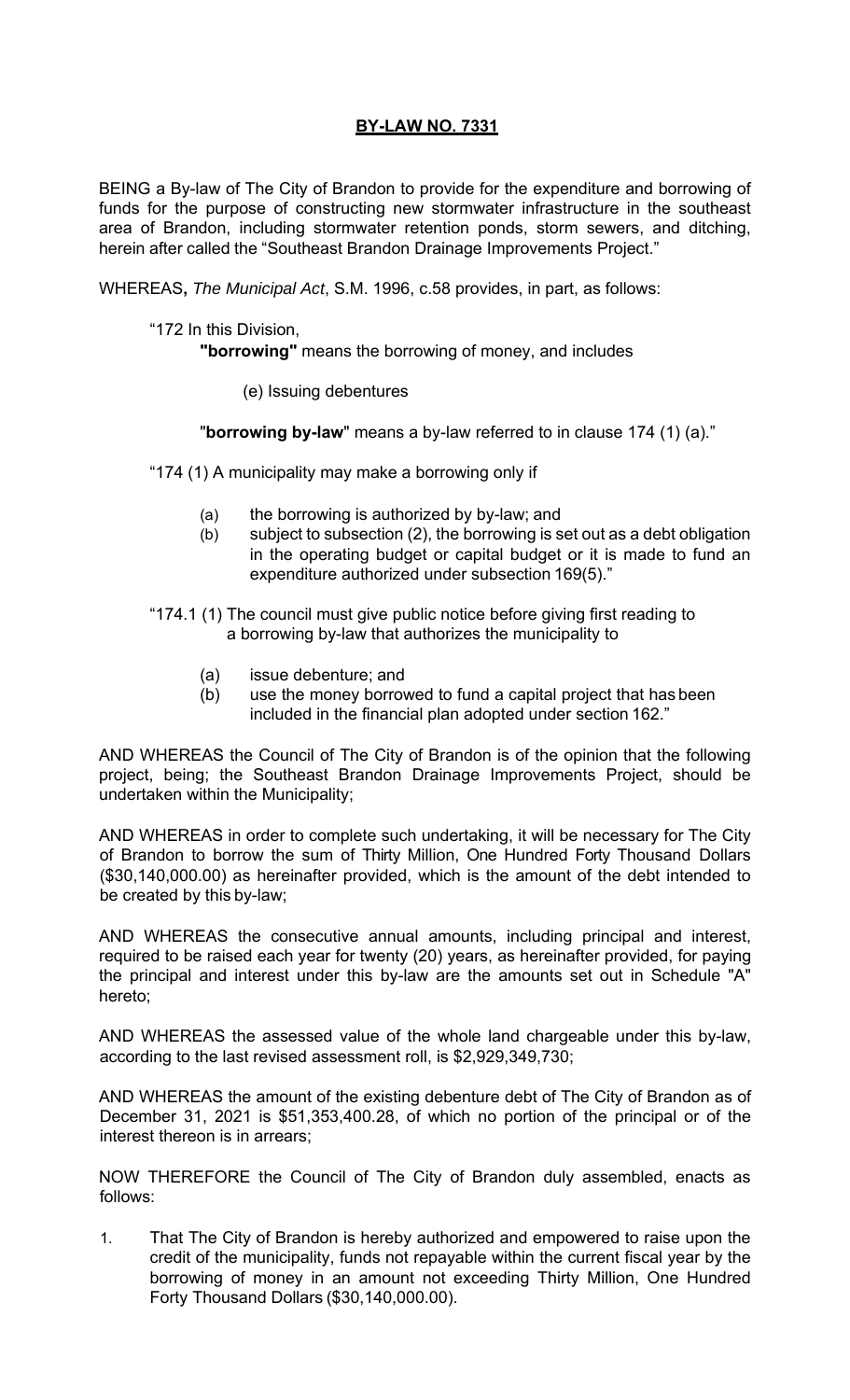- 2. That the funds so raised shall be for the purpose of financing the Southeast Brandon Drainage Improvements Project in The City of Brandon.
- 3. That the borrowing for the aforesaid project shall be issued by The City of Brandon in the Province of Manitoba, and shall be payable at the Bank of Montreal in Brandon or at the principal office of the Bank in one of the Cities of Winnipeg, Toronto, Montreal or Vancouver, Canada at the holder's option, and shall be dated the 31<sup>st</sup> day of July 2022.
- 4. That the said borrowing shall bear interest at a rate estimated for the time being at 7.00% per annum, and subject in any event to the authorization of The Municipal Board at the time of sale, and shall mature in accordance with the maturities set out in Schedule "A" hereto on the 31<sup>st</sup> day of July in each of the years 2023 to 2042, both inclusive.
- 5. That the issuance of borrowings shall be signed by the Mayor, or by some other person authorized by by-law to sign same, and by the Director of Finance of The City of Brandon and there shall be affixed thereto the corporate seal of the said municipality.
- 6. That during the currency of the said borrowing; namely, in each of the years 2023 to 2042, both inclusive, there shall be raised annually by a special mill rate on all the rateable property within The City of Brandon, an amount sufficient to meet the requirement for principal and interest as set out in Schedule "A" hereto.
- 7. That pursuant to subsection 174(3) (d) of The Municipal Act, pending the issue of the borrowing, the Council of The City of Brandon may agree with a bank or person or borrow from the general funds of the municipality for temporary advances from time to time to meet expenditures incurred for the purpose aforesaid, and the total of such advances shall not exceed Thirty Million, One Hundred Forty Thousand Dollars (\$30,140,000.00).

DONE AND PASSED by the Council of The City of Brandon in regular session assembled, this day of , A.D. 2022.

l

| <b>MAYOR</b>            |        | <b>CITY CLERK</b> |
|-------------------------|--------|-------------------|
|                         |        |                   |
| Read a first time this  | day of | A.D. 2022         |
| Read a second time this | day of | A.D. 2022         |
| Read a third time this  | day of | A.D. 2022         |